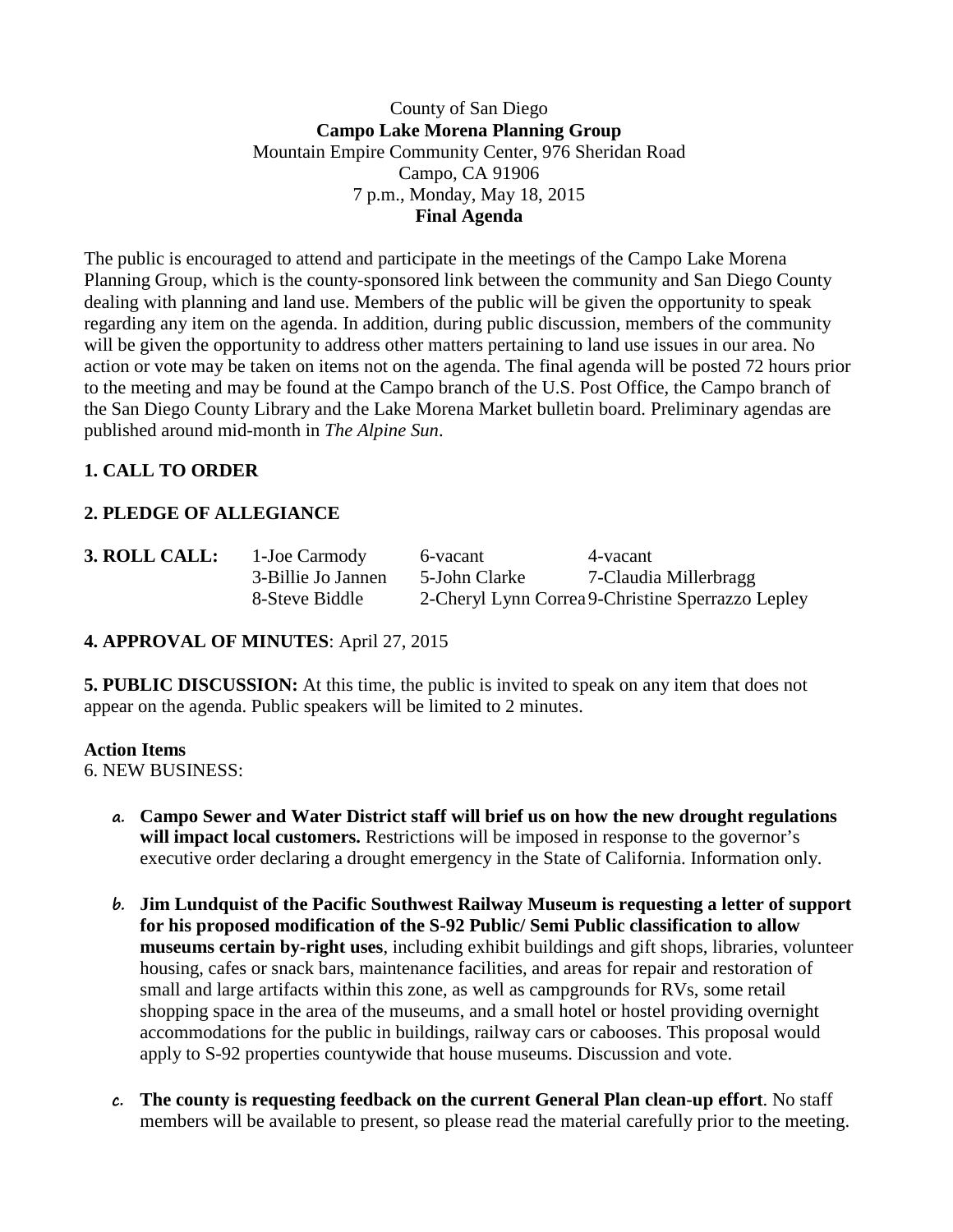[http://www.sandiegocounty.gov/content/sdc/pds/advance/2015gpclean-up.html.](http://www.sandiegocounty.gov/content/sdc/pds/advance/2015gpclean-up.html) Questions can be addressed directly to county planner Kevin Johnson at 858-694-3084. Discussion and vote.

**d. Review and vote on applicants to fill vacant seats numbered 4 and 6**. **Applications are currently being accepted.** These are four-year terms that expire in January 2019. Applicants must reside and be registered to vote in the Campo Planning Group area. Please send applications to CLMPG Chairman Billie Jo Jannen, 28736 Highway 94, Unit 1, Campo, CA 91906, [jannen@inbox.com](mailto:campojoe@yahoo.com) or call 619-415-6298 for more information. Please send applications prior to the meeting, so it can be reviewed by the Registrar of Voters. Find applications here: *http://www.sdcounty.ca.gov/pds/docs/Planning-Sponsor\_Group\_Application.pdf*

## **7. OLD BUSINESS:**

- **a. Standing Subcommittee reports:**
	- **1. Groundwater, John Clarke**.
	- **2. Sewer and Septic, Joe Carmody**
	- **3. Community Economic Impacts, Steven Biddle**
	- **4. Traffic and Public Safety, no current chairman**
- **b. Update on Camp Lockett Interest Group:** CLIG Chairman Larry Johnson reports.

# **8. CORRESPONDENCE AND ANNOUNCEMENTS**

- **a. The Star Ranch vesting and landscape architecture maps have been updated** and are available, both at meetings and by appointment with the CLMPG chairman. The environmental impact statement is expected to be released around the first half of 2015 according to the Dennis Campbell, county planner on the project. See agenda item above.
- **b. Follow-up note from Jason Moore of Senator Juan Vargas' office**: Moore and military representatives, including U.S. Navy community liaison Wes Bomyea, spoke at our April 27 meeting and took comment about problems caused by increased helicopter activity in the backcountry. The letter includes answers to some of the questions asked at the meeting. Forwarded to group and available to the public via email on request.
- **c. Copy of letter to Supervisor Dianne Jacob's office from Bob Shea on helicopter flyover issues.** Attachments include a news story from Tacoma, Washington, that detailed a judge's ruling on a similar issue. The judge ruled that drastically increasing flyover activity without notifying the community and studying the impacts is a violation of federal law. Article link sent to planning group.
- **d. Form 700 reminder from David Morton of the Registrar of Voters office.** This annual filing is required by state law and the Fair Political Practices Commission. The form is to be completed and mailed via U.S. Postal Service to David Morton, County of San Diego Registrar of Voters, Financial Disclosure, 5600 Overland Avenue, Suite 100, San Diego, CA 92123-1278.

## **9. EXPENSES**